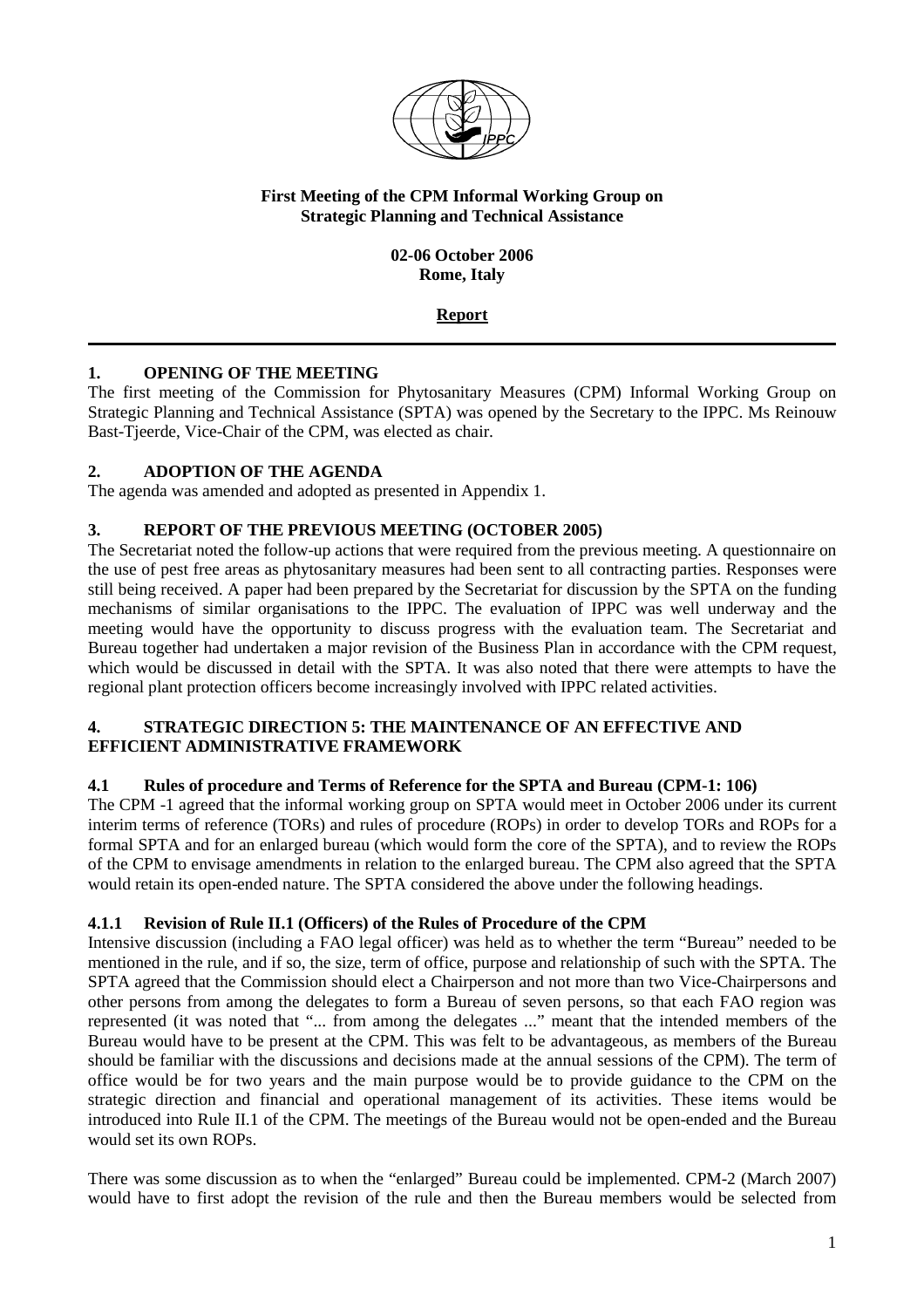among the delegates attending the session. It was felt that it would be unreasonable to expect the FAO regions to be able to determine who would represent them on the Bureau before CPM-2 without even knowing if the revision would be accepted and so the SPTA suggested that the additional members of the Bureau be selected with the new Chair and Vice-chairpersons at CPM-3 (2008).

## **4.1.2 Draft terms of reference for the Bureau of the CPM**

Draft TORs and ROPs prepared by the Bureau were discussed when considering the revision to Rule II.1 and the TORs were incorporated into the rule. The SPTA (and legal advice) recommended not to proceed with separate TORs and ROPs for the Bureau.

## **4.1.3 Draft terms of reference for the working group on Strategic Planning and Technical Assistance**

The Bureau had prepared a paper on draft terms of reference for the SPTA that also included a name change (working group on Strategic, Procedural, and Technical Advice). The SPTA discussed the need for the SPTA to be open-ended and whether it should become a formal body. It was agreed to keep the name "Strategic Planning and Technical Assistance" and that the working group should be kept informal until such a time that the effectiveness of the enlarged Bureau could be evaluated.

In order to maintain the open-ended nature of the SPTA it was recommended that the membership include the Bureau, the Chairpersons of the two CPM subsidiary bodies and other interested persons from the contracting parties. There would be no observers and all representatives would be present on an equal basis.

## **4.2 Business Planning**

## **4.2.1 Update on the 2006 budget (FAO Regular Programme and Trust Funds)**

The Secretariat gave an update on the status of the 2006 IPPC budget. The Secretariat was working on the understanding that the IPPC could not carry unspent FAO Regular Programme funds forward into 2007. The Secretariat was continually tracking the actual costs against budgeted costs with the view to using any potential FAO Regular Programme surplus to implement programmes that had been put on hold at the start of the year due to lack of funding (e.g. compliance workshop) or developing letters of agreement for activities to be undertaken early in 2007. In addition to contributions acknowledged at the CPM-1, the IPPC had received extra contributions during the year from the USA to assist with the African regional workshops on draft ISPMs and some surplus had been gained through that.

The SPTA discussed the funding and utilization of the FAO regional plant protection officers. It was explained that part of the FAO IPPC budget was allocated to the salaries and activities of the seven officers and that in the interest of transparency this had been shown in the budget. The Secretariat hoped to develop a "purchase agreement" with the officers for 2007 so the use of the IPPC funding could be directed and activities monitored. The activities undertaken in 2006 would be recorded in the Secretariat report to CPM-2 and future Bureau meetings could determine areas in which the officers could most usefully assist (e.g. supervising the regional workshops on draft ISPMs).

The SPTA recognized the lack of Secretariat staff to implement some of the budgeted activities.

## **4.2.2 Revised Business/Strategic plan (CPM-1: 132, 137)**

The Coordinator reminded the SPTA of the decision by CPM-1 to support a general review and redraft of the Strategic Plan, following entry into force of the new revised text of the IPPC, which would also consider topics that might not be covered adequately, and that the Business Plan should be completely revised. The Bureau had reviewed the strategic directions at their June 2006 meeting and with the assistance of the Secretariat had revised the business plan, which included the strategic plan. A broad approach had been taken, with the idea that the business plan would be used for several different target audiences both within and outside FAO, and within and outside the CPM. The business plan included an introduction and overview of the IPPC, CPM and strategic goals covering a five year period. It was intended that an operational plan with an associated budget would be developed on an annual basis.

The SPTA agreed that the business plan was for the CPM, rather than the IPPC and consequential changes were to be made throughout the document to reflect that. The SPTA discussed whether it would be appropriate to have a message from the Director General (DG) of FAO. The question was not resolved but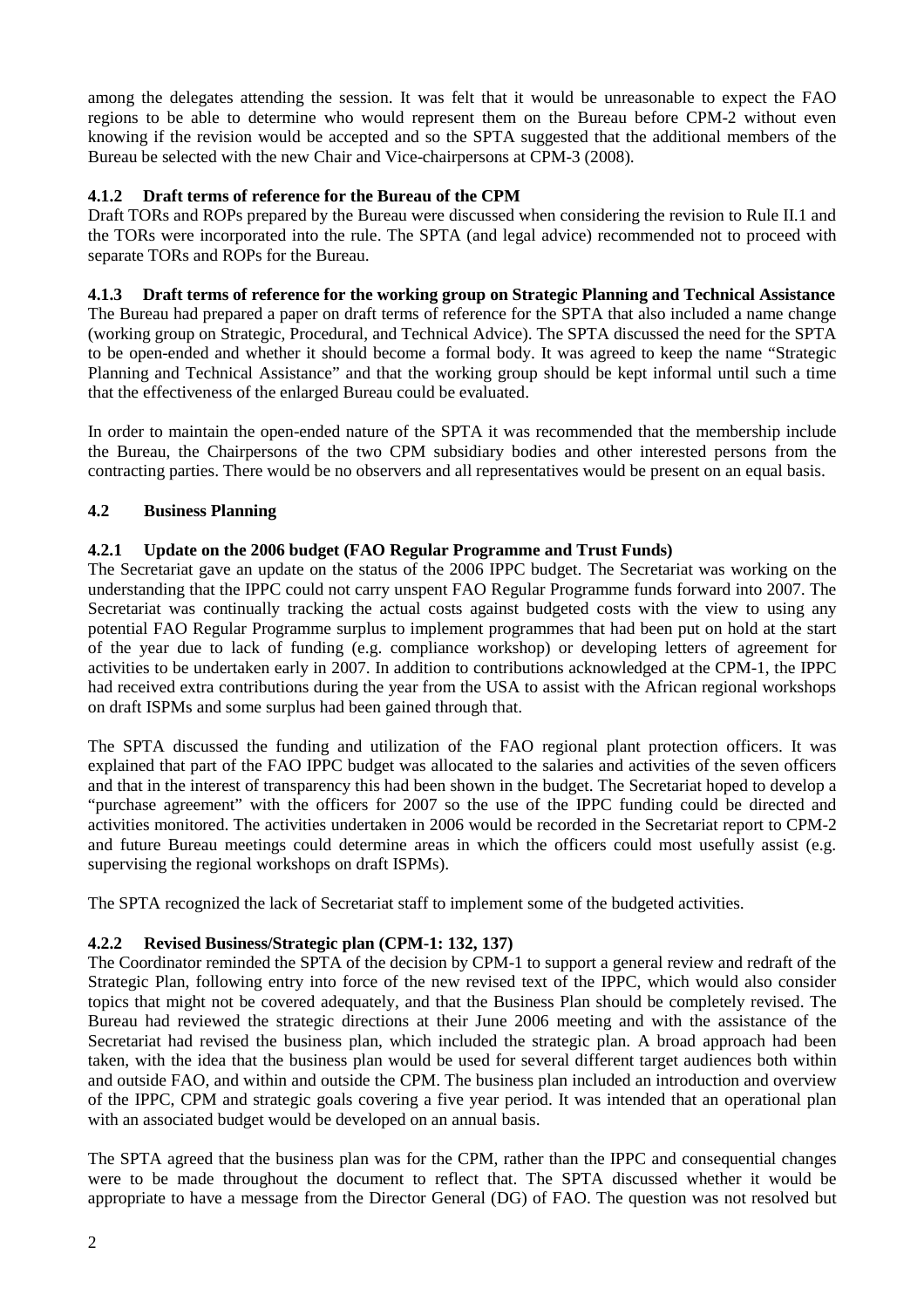the Coordinator was instructed to draft both a message from the DG, emphasizing the importance of treaty and the concept of business planning, and a message from the Chair of the CPM.

The CPM mission statement was modified to also reflect minimising interference with the international movement of goods and people. It was suggested that as an overview of the IPPC was given it would be useful to have text on why the convention was needed. The use of photographs in the text was discussed but was not felt necessary. It was recognised that the background section would need to be in agreement with the publication *Guide to the IPPC* and that there be reference to the *Guide* or the IPP in order that further information could be accessed. Some concern was expressed that the section was too detailed and that only the Commission and Secretariat needed to be mentioned. The SPTA decided to proceed through the section, noting that some of the text boxes that were direct quotes from the convention should be paraphrased in order to make them more reader friendly.

Under standard setting, the SPTA suggested a box be added giving an example of a standard, e.g. ISPM No. 11, showing the main components. The term "operating environment" caused confusion to some. It was suggested that "external factors affecting the IPPC" may be more appropriate. The SPTA recognised some duplication in the area of international agreements affecting the IPPC.

Part III of the plan referred to the Strategic Directions. The grammatical arrangement of the words of the goals was standardized. Also the objectives within the goals were replaced by "areas" and re-worded as appropriate. The major measure of success for Area 1.1 in Goal 1 was modified to include ISPMs or equivalent (e.g. annexes, treatments), recognizing that these could take just as much resources to develop and adopt as would an ISPM. There were no substantive comments on Goal 2 (Information exchange).

With Goal 3 (Effective use of dispute settlement systems), the SPTA felt that Area 3.1 should be strengthened from "awareness" of the system, to "encouragement of use" of the system. There was some discussion over the associated measure of success and that contracting parties should understand and have confidence in the dispute settlement procedure. It was suggested that the Secretariat send a short questionnaire to countries to ascertain whether they knew the procedure to follow, identify in what cases they could imagine using the system and what they viewed as shortcomings. It was felt that would increase the awareness of contracting parties of the system and make them consider when to choose the dispute settlement system . The SPTA recognised that the dispute settlement system was also designed to be preventative. The Secretariat would be able to provide assistance and advice to the two parties so a dispute could be resolved before it entered the system.

The suggested wording in Goal 4 was modified, particularly to make donors aware of phytosanitary capacity needs. In Goal 5 (Sustainable implementation of the IPPC), the SPTA requested that the "development of a voluntary assessment system" to cover the ongoing biannual FAO shortfall be modified to "develop means". The lack of Secretariat staff to meet the requirements of the CPM was recognised and a planned activity of "Adequate Secretariat staff" was added. There was some discussion as to the adoption of the budget. It was recognised that while the CPM could adopt the budget for the trust fund, the CPM could not adopt the regular programme budget which is approved by FAO members. However there was the strong desire expressed to present the complete budget and indicate what source was to finance what activities. This would help ensure transparency.

In Goal 6 (Promotion and cooperation), contribution to the maintenance of CPM was explained as providing funds and support to meetings, workshops, etc.

In Goal 7 (Status of plant protection in the world is reviewed), the objectives (areas) were replaced by topics only. These identified the new areas (and suggested planned activities) in which the CPM had expressed an interest as well as the opportunity to search for new innovations, problem areas, gaps, etc. Policy proposals may need to be developed and once decided by the CPM, could go into another area of the operational plan for implementation.

Section IV concerned resource requirements. It was agreed that the Introduction (4.1) would mention the inkind contributions (for workshops, peoples' time, etc.) and a brief analysis of the current staffing practices and situation. There would also be a comparison made at the end of the section of the required and current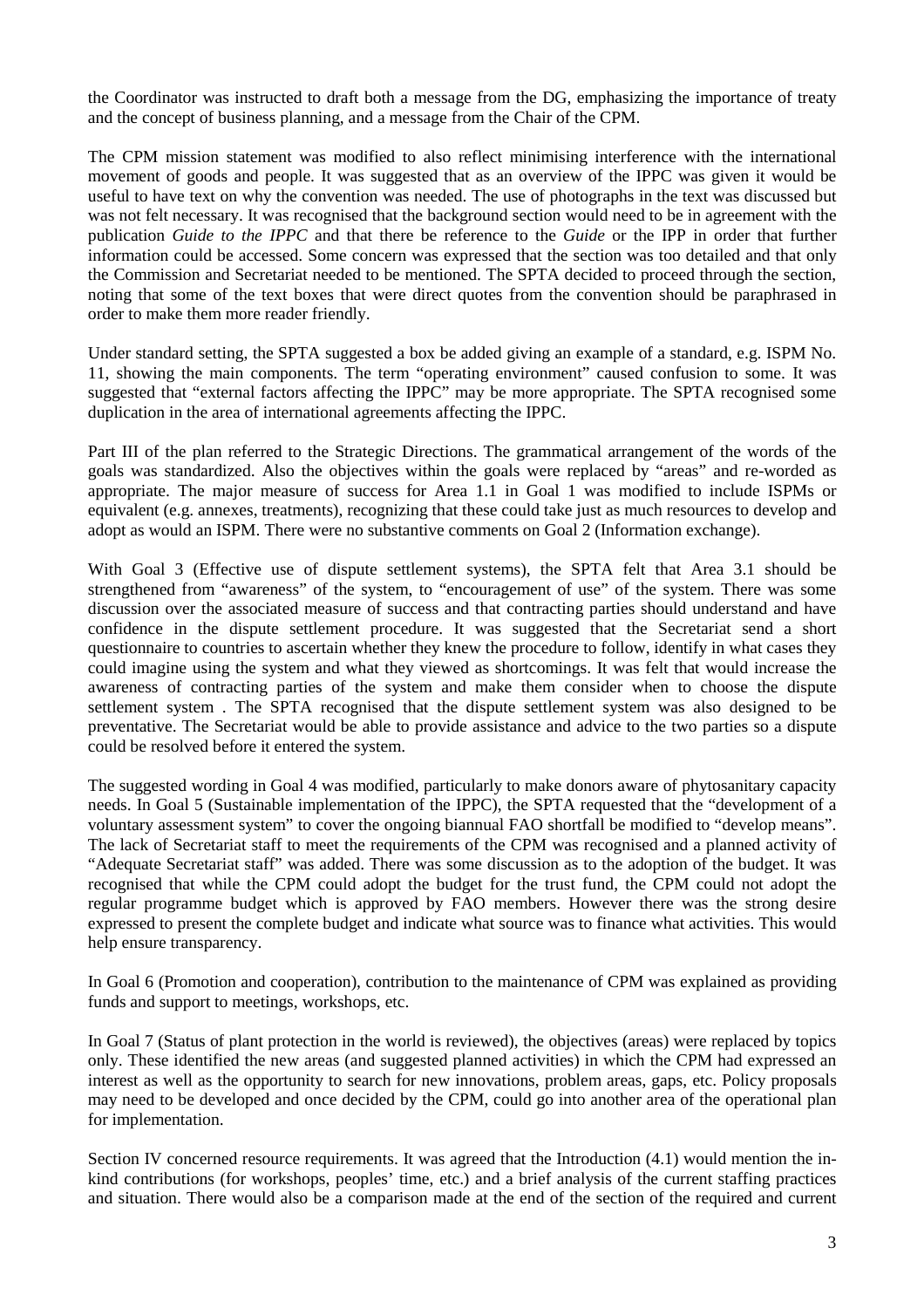staff. It was noted that the resources for the standard setting programme did not include input into standard implementation (part of Goal 1) and that a note needed to be made to that effect. It was recognised that the Secretariat would still need outside assistance for various tasks and that these areas needed to be identified. Problems with the heavy workload of stewards and the sustainability of that resource were discussed. The SPTA recognised the importance of the quality of the standards, which should not be lowered at the expense of quantity.

With regard to technical assistance, the question was raised as to how much the Secretariat needed to be involved and that FAO regional plant protection officers could be more involved. The SPTA believed that it was important for the Secretariat to know what was going on in order to avoid duplication. It was recognised that it would be very easy to have all the Secretariat resources absorbed by capacity building activities, although some of the capacity building activities could be done on a cost recovery basis.

### **Staff – requirements and mechanisms for staffing the IPPC Secretariat (including FAO regional plant protection officers) (Agenda point 4.2.7)**

A further brief discussion (previously discussed with the business plan above) was held to reiterate the costs and mechanisms for meeting the CPM staffing requirements. The business plan identified 21 positions, of which 7 were filled. That left 14 extra positions, of which two would be cost recovered, 12 to finance. The current staff cost (7 staff members plus the *pro rata* shared overhead) was \$1.07m. The extra staff costs were estimated at approx. \$1.63m, giving a total staff cost of approx \$2.70m.

The SPTA recognised the need for the extra staff to meet the requirements of the business plan and the associated need for extra finance. It was recalled that currently, especially in connection with the standard setting process, much of the work was carried out by stewards (at least the equivalent of 2 full time staff), a consultant, and a contract employee.

## **4.2.3 Proposed update of the strategic plan in relation to technical assistance (CPM-1: 134)**

The SPTA was reminded that it was meant to review the modifications proposed by the Informal Working Group on Technical Assistance (IWG-TA) and the Informal Working Group on Phytosanitary Capacity Evaluation (IWG-PCE) at the 2005 SPTA meeting. However, due to lack of time it had recommended that the recommendations be presented to CPM-1 for its advice as how to proceed. CPM-1 subsequently referred the recommendations back to the SPTA for further consideration with assistance from the IWG-TA and IWG-PCE in the context of the complete review of the strategic plan. It was noted that the IWG-PCE was to meet in Nairobi in December 2006.

The SPTA noted the value of the paper in identifying the range of technical assistance activities required by developing countries. Many of the activities identified the Secretariat as being the means of implementation, which posed resource problems. It was agreed that the Secretariat would consider what aspects could go into the 2007 operational plan and that the document be reconsidered by the IWGs to ascertain what activities should be coordinated through the Secretariat and what could be done by FAO regional plant protection organizations and donors, as many of the projects could be bilateral. The role of the Secretariat should be facilitation (i.e. regional, global). In addition, it was noted that several of the goals were too broad to understand what was intended and there appeared to be overlap in activities between proposed TA goals.

#### **4.2.4 Draft 2007 operational plan plus associated budget (Appendix to the Business Plan) – (Handled in conjunction with 4.2.5)**

## **4.2.5 Prioritization of activities for 2007 (based on budget)**

The SPTA considered a list of planned activities and their associated budget, prepared by the Secretariat. Income was estimated at approximately \$3.15m based on the FAO Regular Programme of \$2.3m, European Commission \$0.25m, IPPC Trust fund carryover of \$.35m and USA Associate Professional Officer programme of \$0.25m. The staff cost was calculated on the current 2006 level of \$1.076m, not at the Business Plan level of approx \$2.5m.

The total cost for the projected ideal programme (staff and non-staff) was \$4.33m giving an unfavourable variance of -\$1.16m. After prioritization of activities, the total cost was reduced to \$3.5m, giving an unfavourable variance of -\$0.33m, which was approximately 10%. Due to the uncertainty of income, some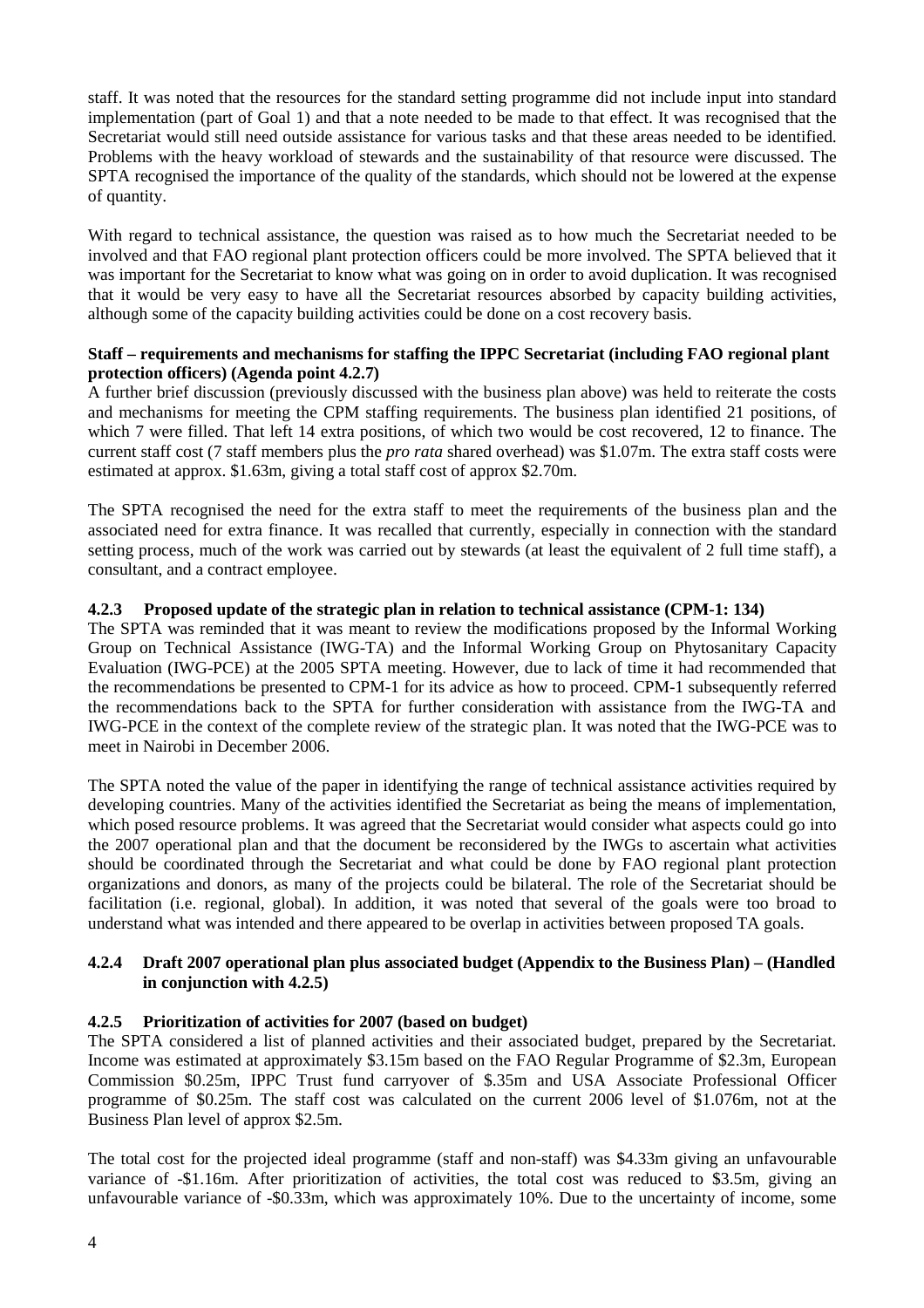planned 2007 activities being funded from the 2006 budget and further possible additions from the FAO Regular Programme and in-kind contributions, the SPTA recommended that a 10% variance in budget was a reasonable approach to budgeting for the future work programme. The Secretariat would track the financial system closely and modify activities to be implemented or otherwise accordingly.

Notable reductions in planned activities of the IPPC Secretariat as a consequence of the prioritisation exercise included reductions in the number of standard setting expert working groups, only having the SC working group (SC-7) meet in May 2007, reduction in the funding available for regional workshops to review draft ISPMs, and a reduction in the planned assessments and follow-ups of the IPP workshops.

## **(4.2.6 Submissions on IPPC fee system (by SPTA members) (CPM-1: 125.2) Moved to 4.3)**

## **4.3 Funding the activities of the IPPC**

### **4.3.1 Update on funding of other organisations (ISTA, OIE, and Rotterdam Convention) CPM-1:125.4**

The Secretariat presented a paper on the funding of other organisations, i.e. the International Seed Testing Association (ISTA), the World Organisation for Animal Health (OIE) and the Rotterdam Convention. With regard to the financing of ISTA, each member laboratory (public and private sector) had to pay the same annual membership fee (US\$3,000/lab). Members had to pay for the services of ISTA (e.g. accreditation, meetings) which were calculated on a cost covering basis. ISTA did not financially support the work of its 16 Technical Committees, developing the ISTA rules nor did it take over any costs for attending ISTA meetings. ISTA did not provide translation services.

The OIE used a category system where contributions were calculated according to which of six different categories a State may choose to be registered. The annual total contribution was defined by Article 14 of the OIE Organic Rules and for each State consisted of the basic annual contribution plus an additional complementary annual contribution fixed by the OIE International Committee in accordance with the budget established by the Committee.

For the Rotterdam Convention, the financial rules for the Conference of the Parties, its Subsidiary Bodies and Convention Secretariat detailed the contributions, which consisted of assessed contributions made each year by parties on the basis of an indicative scale adopted by consensus by the Conference of the Parties, and voluntary contributions made by parties including those made by the Government(s) hosting the Convention Secretariat.

## **4.3.2 Discussion for CPM-2 paper (Joined by FAO Legal Office) (including discussions under section 4.2.6: Submissions on IPPC fee system (by SPTA members) (CPM-1: 125.2))**

CPM -1 (Potential Funding Arrangements of the IPPC):

"2. *Invited* SPTA members to make a contribution to the next meeting of the SPTA as to how they could imagine a fee system for the IPPC, and

 3. *Recommended* that an FAO legal analysis of service charges and fees should be carried out (managed by the Secretariat) and be considered in the framework of the evaluation of the IPPC. If there was a positive outcome to the legal analysis, then such service fees and charges should be investigated further by the Secretariat with the view of reporting to the CPM;"

The SPTA was joined by the FAO legal department for the above topics. Both voluntary assessed contributions and fees were discussed. A number of members of the SPTA did not support the IPPC collecting revenue via fees and were more optimistic of support by Members through the IPPC Trust Fund. The SPTA believed that collection of fees would not be practical as the infrastructure in most instances would cost more to administer and maintain than the amount collected. The representative from the FAO legal department said that as countries already contributed to the FAO, and the IPPC was part of the FAO, the only solution was to voluntarily contribute to the IPPC trust fund, or contribute in-kind. Collecting funds through voluntary assessed contributions was supported by several SPTA members. The representative from the legal department mentioned that if a situation arose where the IPPC undertook a technical review at the request of a country which was outside the IPPC mandate, they (Secretariat) could charge for the service. However, they would incur a legal responsibility.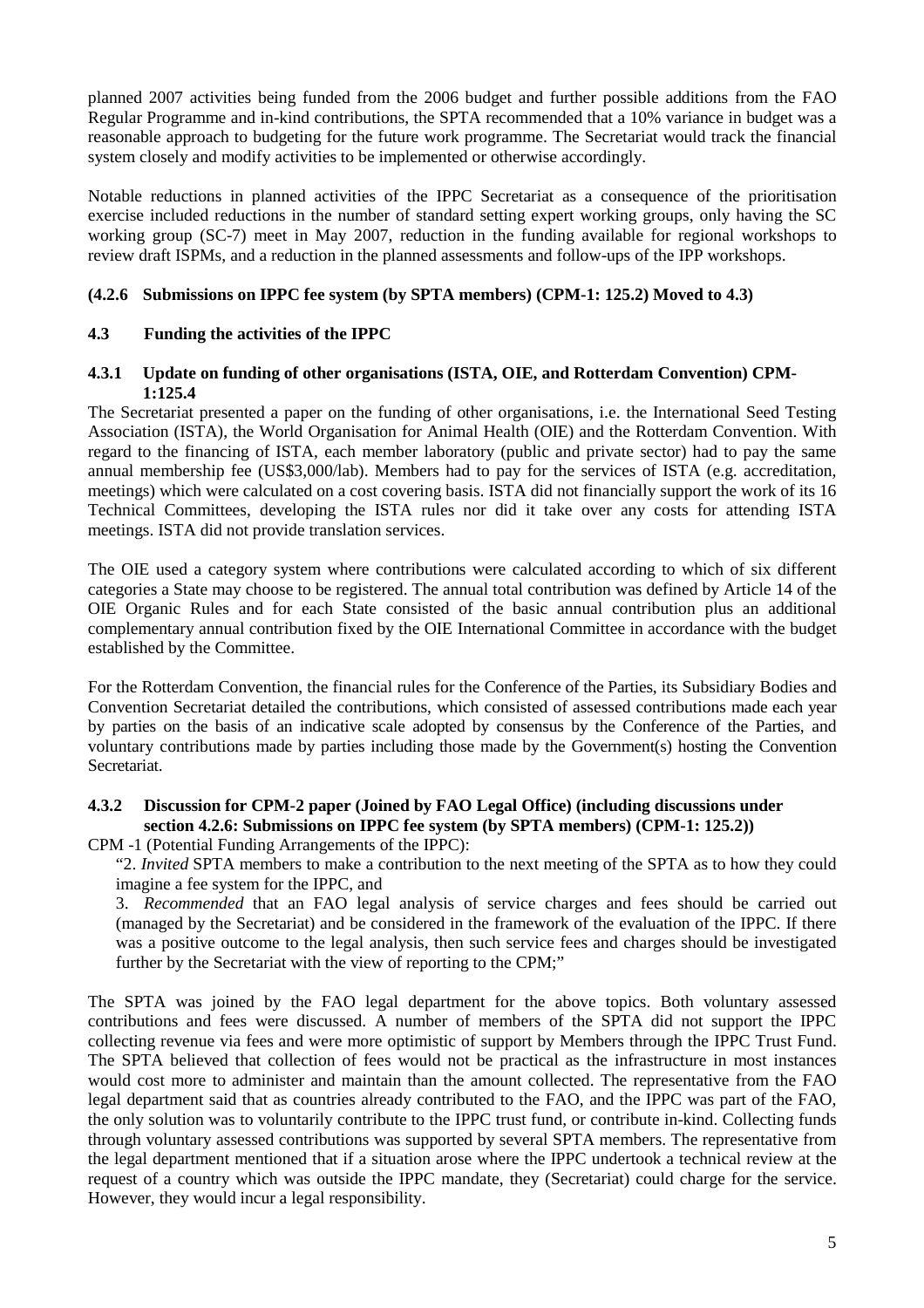The consensus of the SPTA was that the fee system was impractical, there could be legal problems associated with it, both for the IPPC and contracting parties, and that the Secretariat should highlight the IPPC trust fund and in-kind contributions.

## **4.4 IPPC/CPM activities**

### **4.4.1 Role of non-contracting parties in IPPC activities**

The SPTA noted that one of the Standards Committee members was from a non-contracting party (the person had been nominated by their FAO regional group). Concern was expressed that if non-contracting parties could be members of subsidiary bodies and receive the benefits which contracting parties received, there would be no incentive for them to become a contracting party. There was nothing in the CPM ROPs that prevented a person from a non-contracting party taking part ("members of subsidiary bodies shall consist of selected members of the Commission or of individuals appointed in a personal capacity") and the FAO would be obliged to provide support to relevant meetings if requested.

The Secretariat noted that non-contracting parties had no voting rights and any comments on draft ISPMs could be put aside. The SPTA agreed that the situation was an isolated case and as the number of contracting parties would eventually include all FAO members, there would not be a problem in the future. Noncontracting parties should continue to be encouraged to become contracting parties.

### **4.4.2 Development of criteria for the selection of recipients of financial assistance to attend IPPC meetings (Rule XI of the ROPs of CPM)**

The Secretariat presented a short paper on criteria for the selection of recipients of financial assistance to attend IPPC related meetings. The FAO Regular Programme funds could not be used to fund participants choosen by and representing their governments in meetings such as the CPM, or any other intergovernmental meeting organized by the Secretariat and any assistance would need to come from other funding sources. To date, assistance to attend the CPM meetings had been from the EC and IPPC trust funds. It was noted that over recent years an expectation had developed that the CPM would automatically fund the attendance by developing (and some developed) countries to any IPPC related meetings, e.g. Subsiduary bodies, Expert working groups, Technical panels, Focus groups, workshops on draft ISPMs, workshops on the IPP, and the SPTA.

The Secretariat suggested that an amount of funding be allocated to a specific meeting (against a specific funding source) and that prioritization of funding for attendance be undertaken using the World Bank classification scheme (based on gross national income per capita). Depending on the funds allocated for the particular meeting, the Secretariat would approve assistance for the least developed country representative upwards until the funds were exhausted. Members that were not funded would need to seek funding from other sources.

The SPTA discussed the World Bank classification system and expressed some concern in that it did not necessarily reflect the real situation as to whether countries could afford to send representatives to the various meetings. There was some discussion as to partial funding (e.g. IPPC pay for the airfare and the country or other funding source pay for accommodation and daily subsistence allowance).

It was agreed that there should no set rules. A flexible guideline should be developed and used as needed. Rules for the CPM may differ from those for subsidiary bodies, expert drafting groups. If required for a particular meeting, the Secretariat would apply the guidelines under the auspices of the Bureau. The flexible guideline could take into account: no assisted funding for OECD countries for attendance at IPPC related meetings; possibility for shared funding (e.g. pay for flights only and not for DSA); consideration of the size of an economy; and poorest countries. The process should be internal, albeit transparency should exist. The Secretariat would put together draft guidelines for funding assistance to CPM-2 for the Bureau to consider at its December 2006 meeting.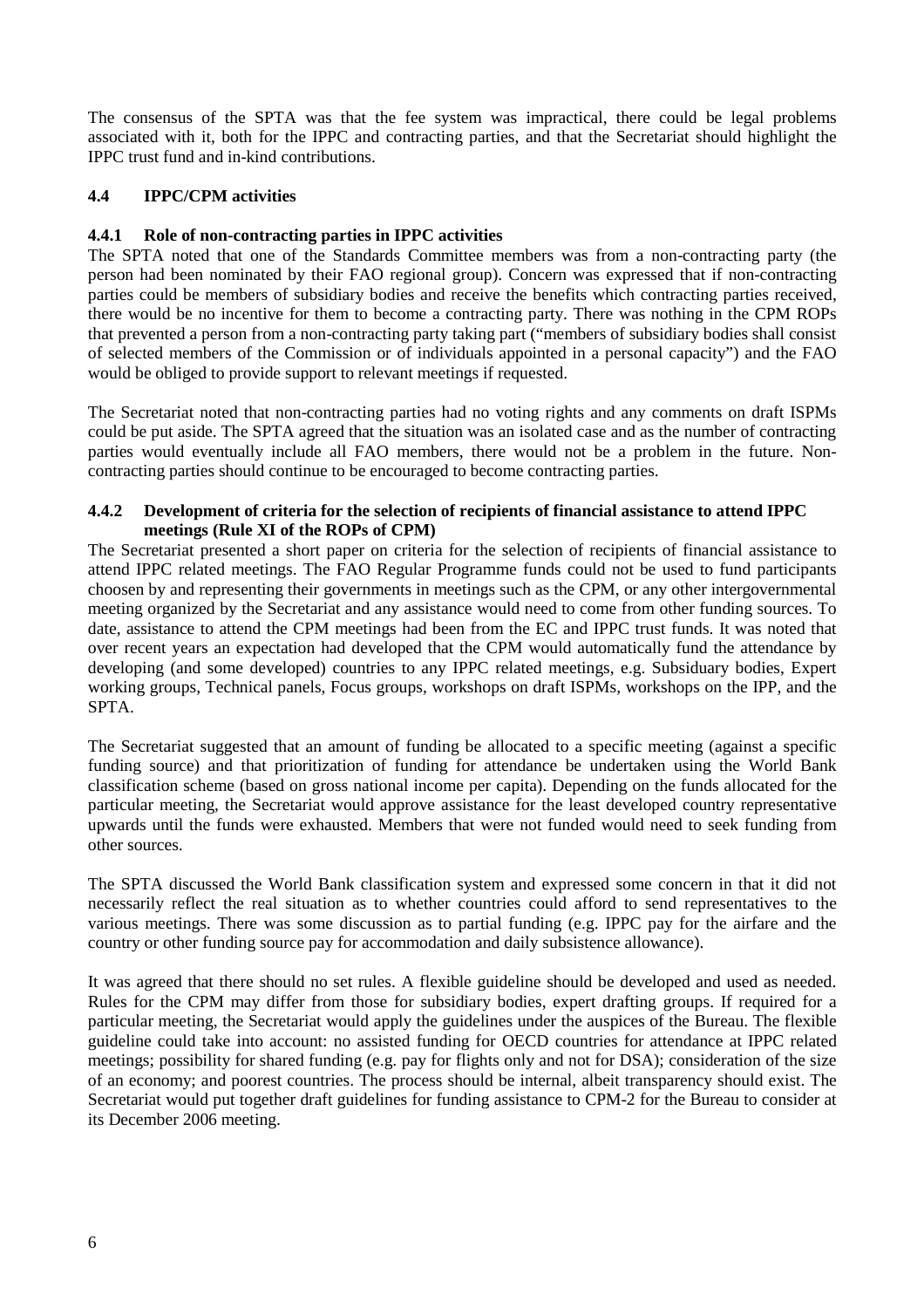### **4.4.3 Guidance for FAO regions on regional procedures for selecting CPM subsidiary body members**

At CPM-1 (2006), all subsidiary bodies were re-established and new members were elected. The current process allowed for the chair of each FAO region to coordinate with countries to find suitable nominations and replacements. The Secretariat found that since no formal process was in place there was little help or support for FAO regions to carry out this task. It was thought that optional guidelines which could be followed if a region felt it was appropriate could be drafted and supplied to assist the nomination process, especially due to the fact that the FAO regional group chairs rotated every six months.

The SPTA felt that even optional guidelines were not necessary. Since the regions themselves had not expressed concern, it was thought that the matter was best left until concerns were raised. However, the Secretariat report to CPM-2 should show the level of participation in the subsidiary bodies from the different FAO regions.

#### **4.4.4 Development of declaration of interests and statement of commitment for subsidiary and adhoc bodies**

The Director General of FAO had introduced a directive stating that all experts attending FAO meetings needed to sign a Declaration of Interests form, which would help identify any conflict of interests. In the future, nominees for and members of subsidiary bodies and other working groups would need to sign the declaration within 21 days of the meeting. One member noted that being a government representative was a conflict of interest in itself and that no one was totally independent. It was agreed that if someone refused to sign the form they could be denied attendance at the meeting.

The SPTA noted the form, which the Secretariat said would be used in the future.

A Statement of Commitment form, for nominees for subsidiary bodies, expert working groups, technical panels and other IPPC bodies, was also introduced. The form was intended to ensure that both the nominees and their supervisors and heads of agencies were aware of the nominations and work involved in participating in the bodies. The SPTA did not support the requirement for agency heads to sign the form, as many of them would not agree to this. However, it was felt useful to make clear to nominees the commitment required. The SPTA agreed to the use of the first section of the form in which the nominee themselves signs, stating that they have discussed the commitment with their supervisors.

### **4.4.5 Revision of CPM ROP Rule VII on observers, to allow contracting parties to send observers to meetings of subsidiary bodies**

Rule 7 of the ROPs for the SC on observers referred to Rule VII of the ROPs of the CPM, also on observers. However, Rule VII of the CPM ROPs stated that non-contracting parties could be observers. This was applicable for the CPM, but for subsidiary bodies, such as the Standards Committee, this limited the participation of contracting parties who should also be able to attend as observers. To amend this, the Secretariat suggested adding an additional point to Rule VII of the ROPs of the CPM stating:

"Any country that is a contracting party may attend subsidiary body meetings, as an observer, upon request to the Secretary of the IPPC."

The SPTA supported the Secretariat's initiative.

## **4.5 Recognition of Pest Free Areas**

#### **4.5.1 Update on the IPPC survey**

The Secretariat recalled the CPM-1 request to undertake a survey of members on the use and challenges associated with the implementation of pest free areas (PFAs) as there was very little information pertaining to their use as a phytosanitary measure. The CPM felt that more information was required before it could make a decision on further work on the international recognition of PFAs as a phytosanitary measure.

Replies to the survey had been received from all FAO regions and covered a wide range of pests and host material. Although the initial deadline was established as 30 September 2006, it would be extended to 30 November 2006 as a number of countries had indicated they were still collecting information.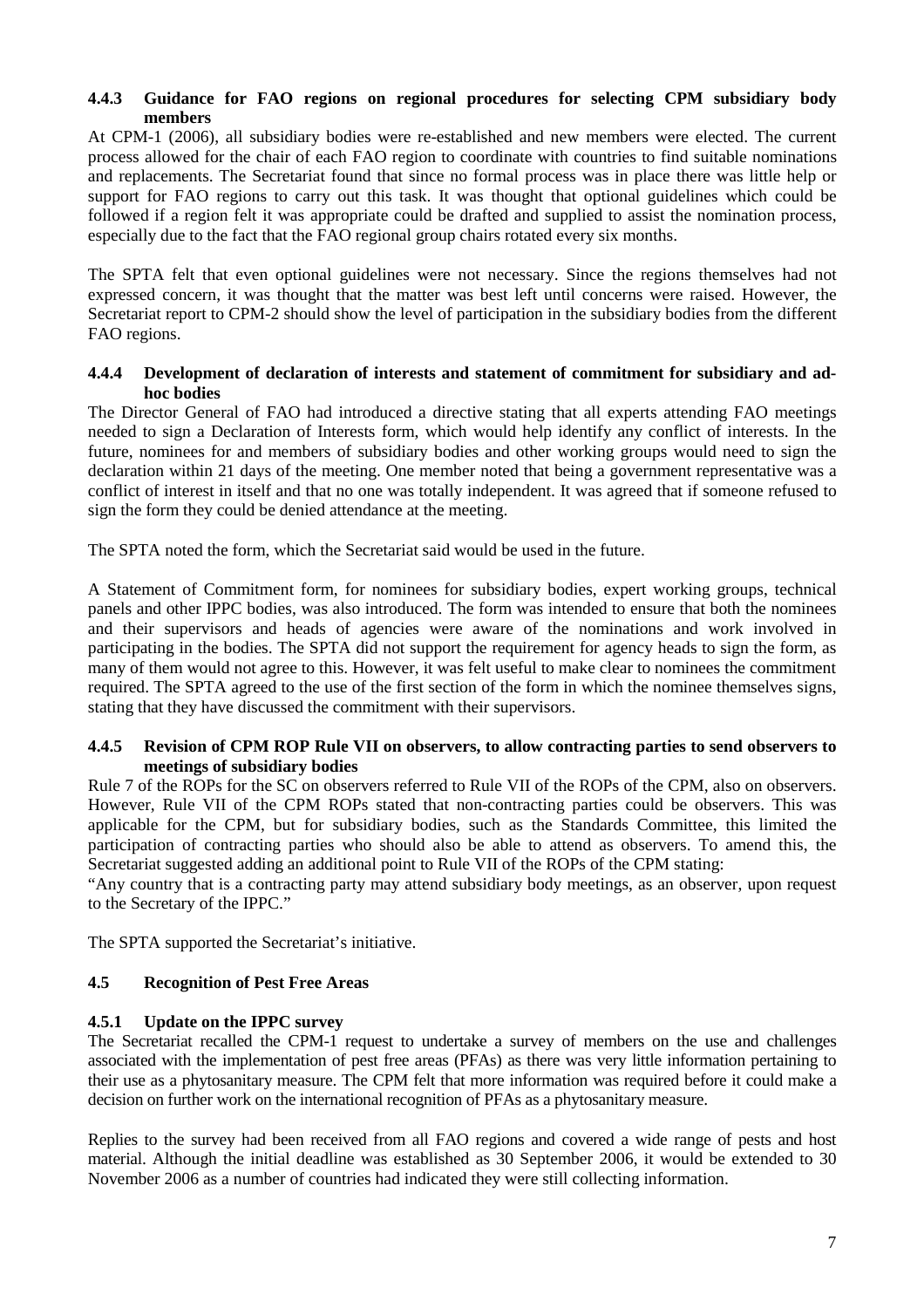The SPTA agreed that for the purpose of reporting to CPM-2, countries should not be identified individually and data kept general. The SPTA also recommended that the working group on the international recognition of PFAs should proceed.

## **4.5.2 Discussion on the general direction (including WTO-SPS Committee activities)**

The Secretariat informed the SPTA that the WTO-SPS Committee Secretariat had prepared a background document on "Issues in the Application of Article 6 of the Agreement on the Application of Sanitary and Phytosanitary Measures" to be presented at the forthcoming October SPS meeting. The SPTA noted that the major concern among members of the WTO SPS Committee was in the area of undue delay. It was recognised that from a technical point of view it was a bilateral problem and it would be unrealistic to try to associate time frames with the various steps. The Secretariat would be giving an update of the progress made by the IPPC with the draft ISPM on recognition of PFAs, the pest free area survey underway and the forthcoming CPM-2 meeting where international recognition of PFAs would be further discussed.

## **4.6 Cooperation with other organisations – included in section 9.1**

## **4.7 IPPC evaluation**

## **4.7.1 Update from the IPPC evaluation team**

The SPTA was joined by members of the IPPC evaluation team. The team leader said that the evaluation was about one third completed and he wanted the view of the SPTA on the future of the IPPC and its main challenges. He mentioned that a long questionnaire had been sent to all contracting parties. A draft report on the IPPC evaluation would be presented to CPM-2 for discussion and comment.

### **5. STRATEGIC DIRECTION 1: THE DEVELOPMENT AND ADOPTION OF INTERNATIONAL STANDARDS FOR PHYTOSANITARY MEASURES (ISPMs) AND THE MONITORING OF THEIR IMPLEMENTATION**

## **5.1 General update on 2006 activities**

An update on the status of topics on the standard setting work programme was given, plus a summary of activities undertaken to date in 2006. The SPTA requested to be updated on the status of the TORs and ROPs for Technical Panels (TPs), as they had reviewed them at their 2005 meeting. The Secretariat indicated that they were on the Standards Committee's agenda for review but their heavy workload had caused discussion to be postponed. Some SPTA members felt that the TORs and ROPs should be on the agenda for the next CPM session, while others felt that since TPs work under the supervision of the Standards Committee (SC), the SC should finalize them. The TORs and ROPs for the Technical Panels would be forwarded to the SC for further consideration.

### **5.2 Update of Annex 1 of the ROPs of the CPM on development and adoption of international standards, and review of links with other procedures**

CPM-1 (2006) requested that the annex to the ROPs that had been adopted at ICPM-1 (1998) be updated and that the update reflect the changes in the standard setting process since that time. In the revised draft, the fast-track process was incorporated and presented side-by-side with the regular process. The Secretariat indicated that in some areas where the adopted procedures were unclear attempts were made to clarify them. Some standard setting procedures currently adopted were under revision (such as *Outline of procedures for elaboration of ISPMs*, Report of ICPM-2, Appendix VII), and the revised annex was drafted to reflect the redrafted procedures. The proposed annex would be the framework for the standard setting process, and more detailed information could be found in other procedures.

The Secretariat explained the use of the new term "member consultation" which had replaced "country consultation". Draft ISPMs for country consultation were sent to all FAO members (plus regional plant protection organisations), not just contracting parties, and all comments received were integrated and assessed together regardless of the source. The meaning of the phrase "relevant international organizations" was discussed. It was decided to include the text regarding this phrase as it had been agreed to at ICPM-4 (2002) in the *Establishment of procedures for identifying topics and priorities for standards*. The Secretariat also felt it was important to add that bodies involved in standard setting, such as the SC and TPs, could also have the ability to suggest topics for standards.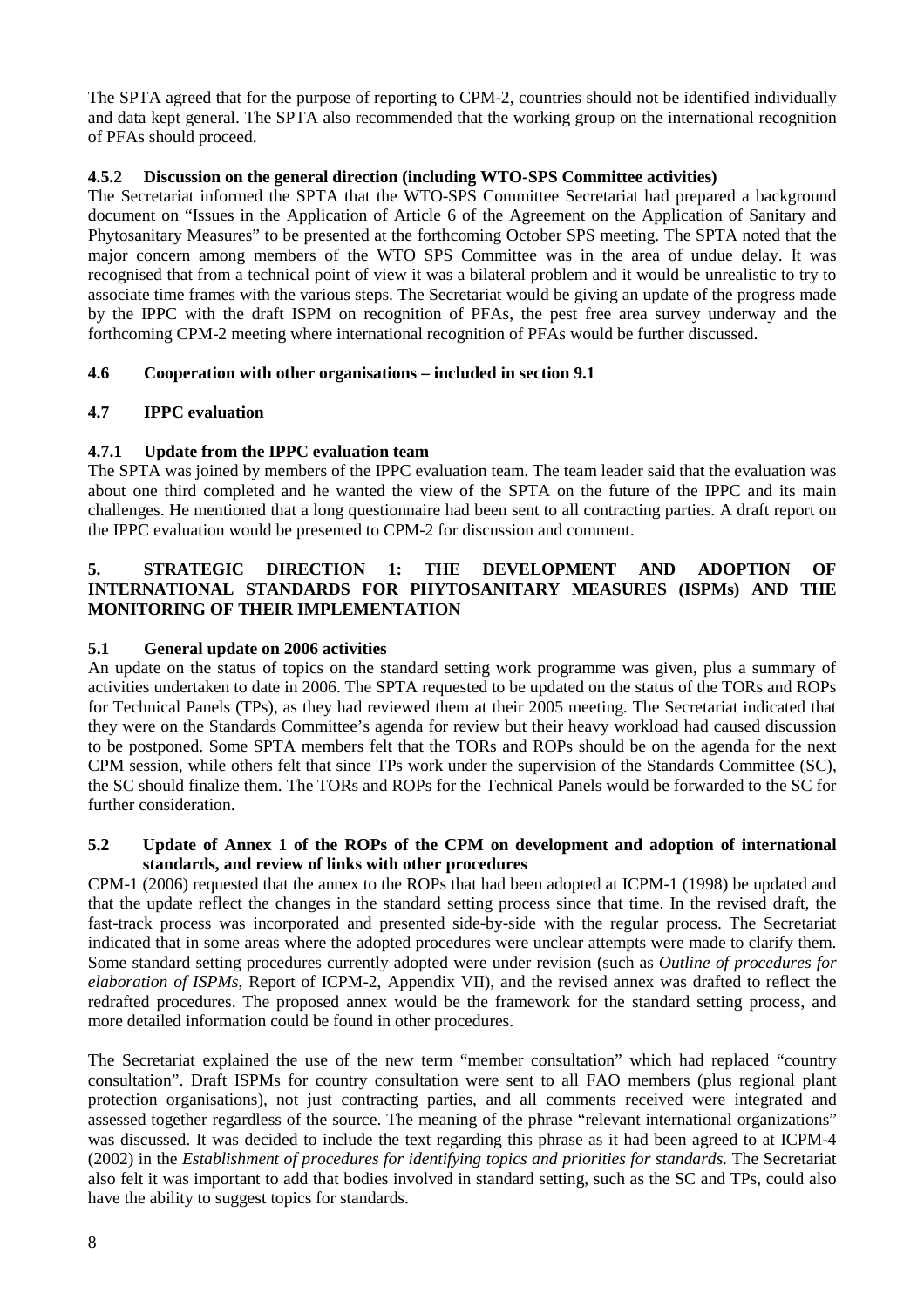The issue of transparency with country comments and the SC reactions to the comments was discussed. Countries often wanted to know why their comments were not incorporated in draft standards. It was agreed that countries should contact SC members or the Secretariat to ascertain the reason. A sentence would be added to the revised annex indicating where countries could request information.

It was agreed that in the paper to the CPM it would be clearly identify if any CPM decisions would be replaced by the new annex.

The date on which an ISPM would come into effect was discussed. No conclusion was reached as to whether it should be the date of adoption or the date of publication in all languages.

The *Annex 1 of the ROPs of the CPM on development and adoption of international standards* would be forwarded to the SC for further consideration and then submitted to the CPM for adoption.

## **5.3 Topics for the IPPC standard setting work programme**

The Secretariat introduced three phytosanitary treatments to be added to the work programme by CPM-2. CPM-1 had approved diagnostic protocols on the work programme and it was thought that the same should be done for phytosanitary treatments. Some SPTA members felt that it was not their role to agree to these additions as TPs worked under the authority of the SC. It was agreed that if a TP wanted to suggest a topic for a standard outside of their particular subject area, the SPTA would evaluate that as in the normal process. As treatments were within the subject area of the TP, the SC could determine their applicability and approve them for the standard setting work programme. It was agreed that, for transparency, each session of the CPM should be informed of the IPPC standard setting work programme, including topics that the SC had approved TPs to work on.

## **6. STRATEGIC DIRECTION 2: INFORMATION EXCHANGE**

## **6.1 General update on 2006 activities**

The Secretariat provided an update on the CPM Information Exchange work programme. Regional International Phytosanitary Portal (IPP)/Information Exchange workshops had progressed well in the past 12 months. The only regions not to have received training by the end of 2006 would be the Near East (due to funding restrictions and translation of the IPP into the Arabic) and North America. There had been a significant improvement in maintaining and updating national contact point information albeit there was still room for further improvement.

A very significant proportion of the programme was ongoing and there was concern that the current Secretariat resource constraints would have a negative impact on the use and value of the IPP and the CPM information exchange work programme. Momentum had been reached in the IPP usage and needed to be maintained.

A number of countries had entered data in the IPP and the Secretariat was beginning to refine data extraction procedures. However some regions and countries had not utilized the IPP at all and the Secretariat intended to provide summary statistics to CPM-2 to highlight the gaps. Routine information exchange processes continued for the Secretariat, especially those required by the various provisions of the IPPC. Due to resource constraints it was not known how long the process could be maintained at the current level.

## **6.2 Proposed work programme for 2007**

The proposed detailed CPM information exchange work programme was presented to the SPTA. It was based on that presented to the previous meeting in 2005 as many of the topics were ongoing and/or updated annually. It was noted much of the work programme depended on resources available to the Secretariat in 2007, particularly staff. The Secretariat noted that the work programme would be adjusted as and when resources became available.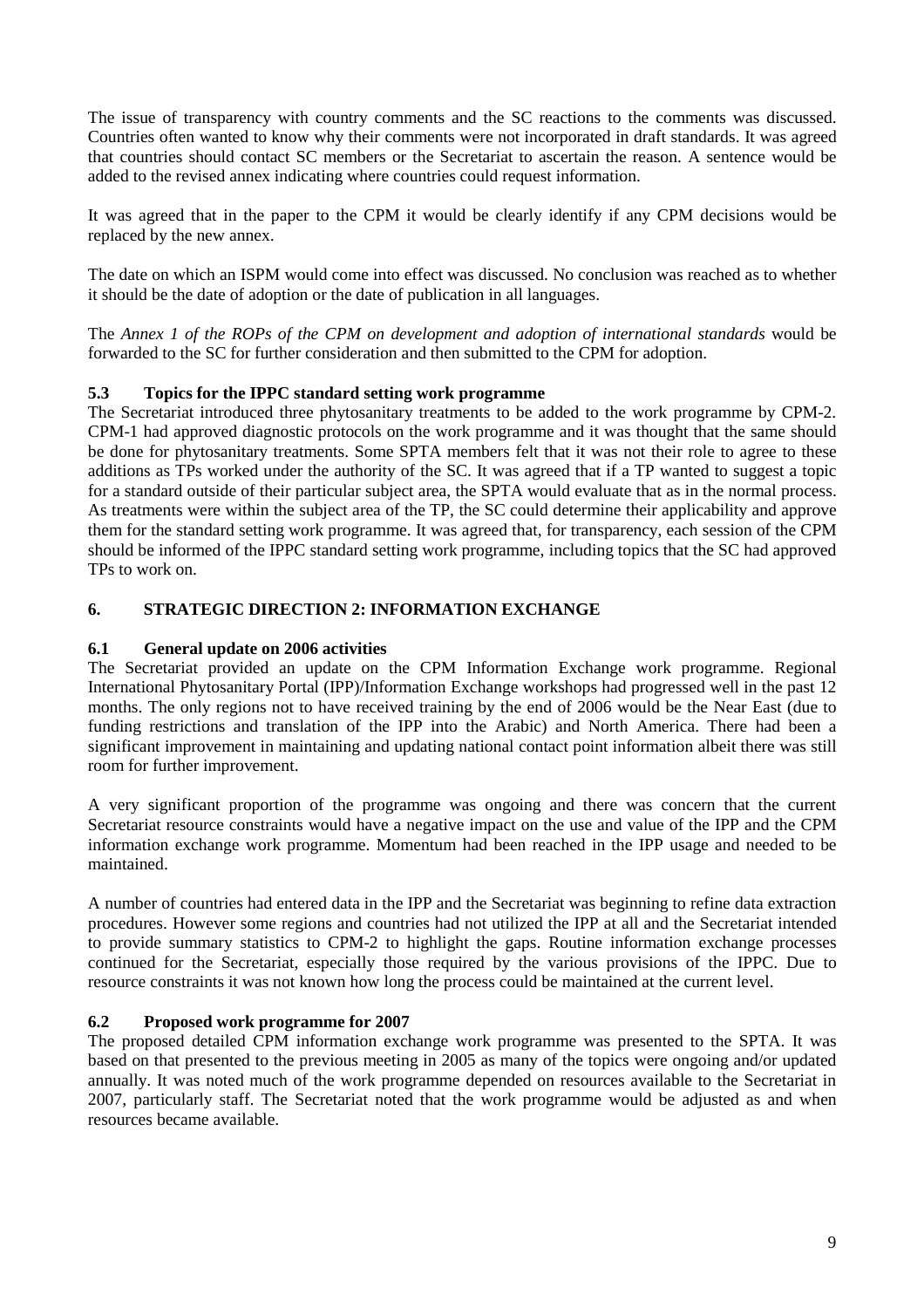## **7. STRATEGIC DIRECTION 3: THE PROVISION OF DISPUTE SETTLEMENT MECHANISMS**

## **7.1 General update on 2006 activities**

The annual Subsidiary Body on Dispute Settlement meeting was held prior to CPM-1 where the Dispute Settlement Manual and advocacy document were finalised. The Dispute Settlement Manual had been published on the IPP and funding was being sought from FAO to translate and publish paper copies. It was hoped they would be ready for CPM-2.

The FAO legal department had reviewed the Dispute Settlement Manual and had recommended that activities undertaken by FAO in the past that could be determined as being IPPC dispute settlement activities be highlighted in the document. Ideally they should cover formal and informal discussions between FAO and members and any project that may have been undertaken by FAO with the objectives of phytosanitary trade dispute avoidance and settlement.

**7.2 Revision of the terms of reference and rules of procedure of the SBDS with regard to languages**  Draft ROPs for the SBDS were discussed and agreed. Considerable discussion took place and the SPTA unanimously agreed that:

- i) Holding the SBDS in the 5 FAO languages was neither practical nor cost effective given the current severe resource constraints. The SPTA recommended that SBDS work continue in English at present;
- ii) The reference to the CPM ROP in the SBDS ROP be removed as a number of the CPM provisions did not apply operationally to the SBDS.

### **7.3 Compliance**

The subject of an IPPC compliance mechanism was discussed based on the information paper presented to CPM-1. On review of the 2006 Secretariat budget, it was agreed to use savings from the existing work programme to arrange for an open ended working group (OEWG) (as per decision 164.3 of the CPM-1) on this subject in February 2007. If the necessary experts were not available in February 2007, the OEWG could possibly be postponed to after CPM-2. Draft terms of reference for the OEWG were discussed and finalised by the SPTA.

### **8. STRATEGIC DIRECTION 4: THE DEVELOPMENT OF THE PHYTOSANITARY CAPACITY OF MEMBERS TO IMPLEMENT THE IPPC BY PROMOTING THE PROVISION OF TECHNICAL ASSISTANCE**

#### **8.1 General update on 2006 activities**

The Secretariat updated the SPTA on technical assistance activities (which included information on technical assistance for information exchange). Activities included those under the FAO Technical Assistance Programme and Unilateral Trust Funds. The importance and positive feedback relating to the regional workshops to review draft ISPMs were noted and the in-kind assistance from the Republic of Korea, USA, Cook Islands and Inter-American Institute for Cooperation on Agriculture were acknowledged. Japan was looking to increase sanitary and phytosanitary capacity in Asian countries and was planning to place a full time officer in Bangkok (who would also cover zoosanitary and food safety) and an officer in Rome.

An informal working group on the review of the phytosanitary capacity evaluation (PCE) tool was scheduled to meet in December. The review would include the study undertaken by the Commonwealth Agricultural Bureau – International (CAB-International), review and update of the current modules of the PCE, consider possibilities for further updating of the PCE and consider maintenance and updating issues with respect to incorporating new ISPMs, compatibility with the IPP etc. The constraint on the programme due to lack of staff numbers and the need to improve on this was noted.

## **8.2 Proposed Update of the Strategic Plan in relation to Technical Assistance (CPM-1:134)**

This was discussed under agenda item 4.2.3.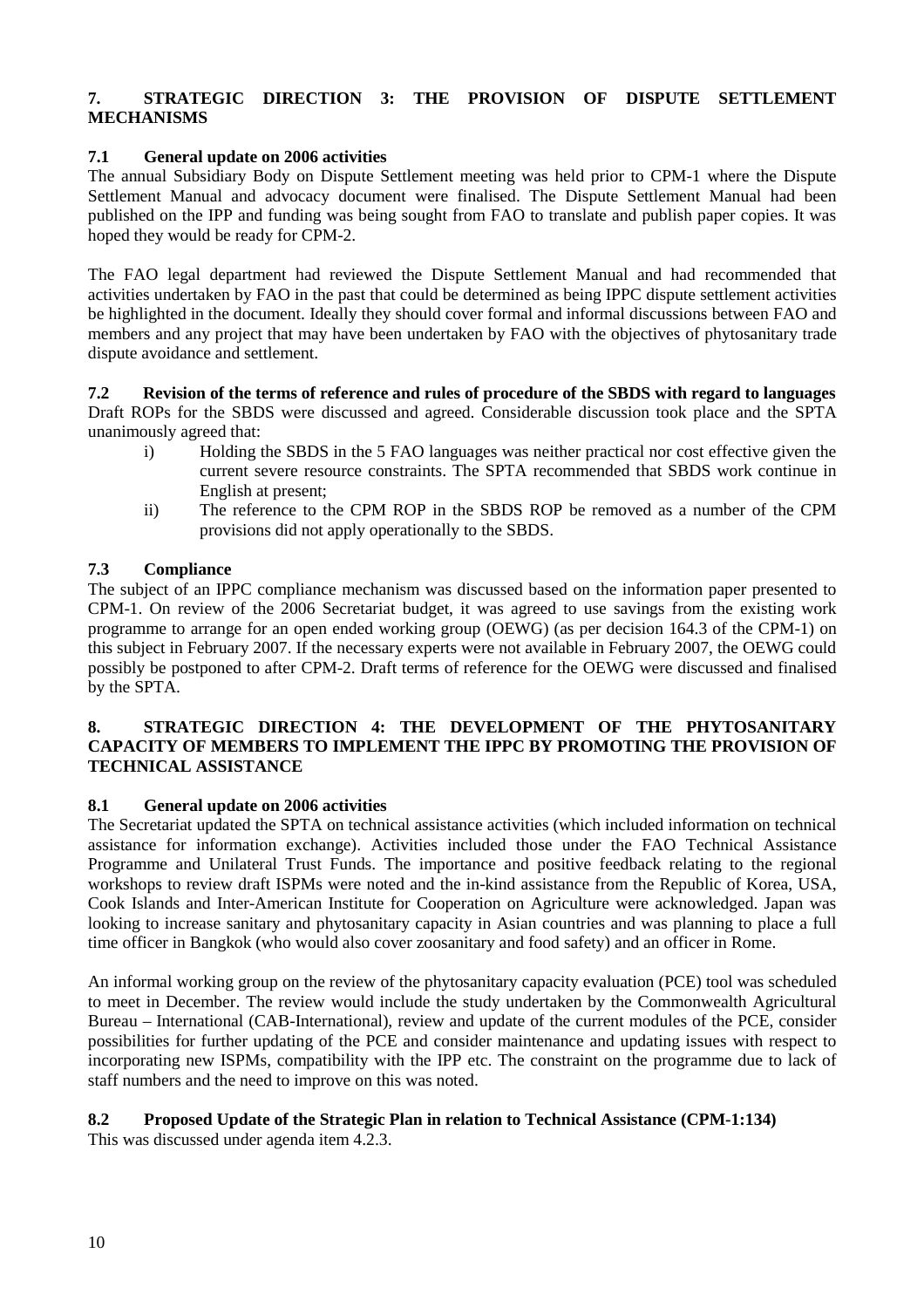### **9. STRATEGIC DIRECTION 6: PROMOTION OF THE IPPC AND COOPERATION WITH RELEVANT INTERNATIONAL ORGANIZATIONS**

### **9.1 General update on 2006 activities**

#### **Cooperation with other organisations (moved from Agenda 4.6)**

The Secretariat outlined the main areas for cooperation in 2006 which included: International Forestry Quarantine Research Group, International Seed Testing Association, Montreal Protocol, WTO SPS Committee, Standards and Trade Development Facility and Convention on Biological Diversity. Informal ongoing liaison was maintained with the World Organisation for Animal Health and Codex Alimentarius.

The Secretariat noted the very full programme being handled and the difficulty with some follow up, particularly with the ISTA symposium and CBD-IPPC joint work plan.

#### **9.2 Informal working group on liaison with research and education institutes**

There was broad support for the objectives of the programme. However, it was strongly felt that a more focused proposal needed to be provided to CPM-2 with specific objectives, time frames and resource implications. The Secretariat noted that currently the subject was not considered a high priority but that a number of Secretariat activities could automatically accumulate some of the required information without any additional work. Several members of the SPTA shared information on initiatives that were already underway regarding cooperation with research organizations, either in countries, regions, or groups of countries. The SPTA recognized that it would be important to collect such information on such initiatives.

The SPTA agreed that a new paper be developed for CPM-2.

## **10. OTHER BUSINESS**

#### **i) International Standards related to invasive alien species**

The Parties to the CBD agreed in 2004 to explore gaps and inconsistencies in the international regulatory framework for invasive alien species and an expert group met and made a number of observations and recommendations. Included among them was that there was a significant general gap in the international regulatory framework relating to the lack of international standards to address animals that were invasive alien species but that were not pests of plants under the IPPC. Various options as how to deal with the problem were identified, including:

(a) Expansion of the mandate of the World Organization for Animal Health (OIE) beyond a limited number of animal diseases;

(b) Development of a new instrument or binding requirements under an existing agreement or agreements such as the Convention on Biological Diversity or other appropriate frameworks;

(c) Development of non-binding guidance.

The CBD Secretariat was interested in collecting the views of the IPPC Secretariat, Bureau, etc. They indicated that they would be interested specifically to know whether there was a general perception that the IPPC covered plant health as fully in practice as it did on paper and if not, whether governments appeared to be satisfied establishing national measures for issues not covered by ISPMs or other international standards.

In discussing the issue, the SPTA felt that individual countries already had a means of ensuring border control against the gaps identified, albeit such control may not necessarily be covered by phytosanitary legislation.

The SPTA was aware that the WTO-SPS Committee had contacted all countries to gauge reaction to the issues and that the CBD was also giving an informal presentation at the October meeting of the WTO-SPS Committee on the subject.

The SPTA agreed that it would be useful to invite the Secretariat of the CBD to give a presentation at an evening session of CPM-2. This would allow individual CPM members to put forward their views and give possible guidance for further involvement by the IPPC Secretariat and Bureau.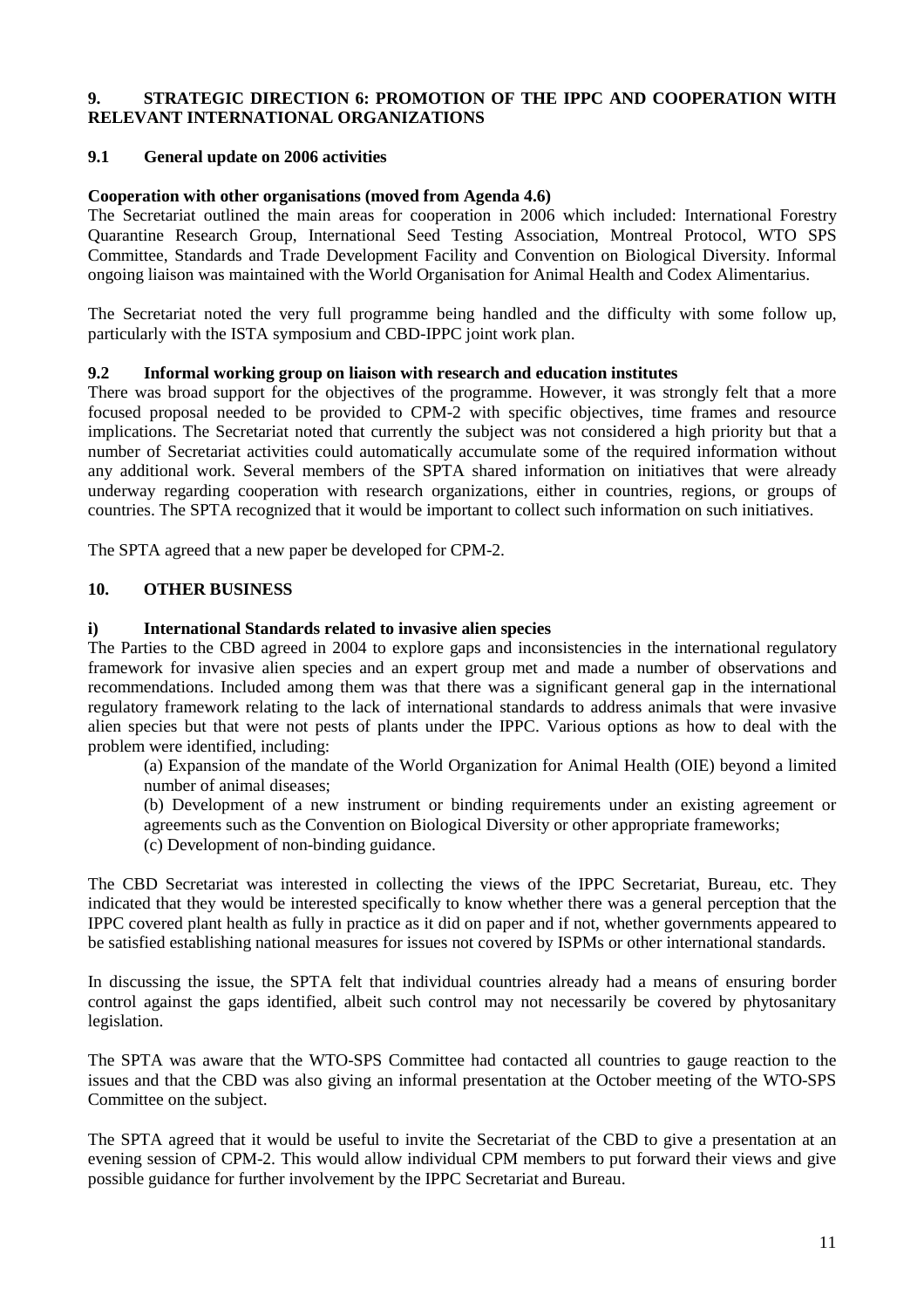## **ii) CAB-International – 3 key questions**

A study was being undertaken by CAB-International on the PCE, which the PCE-IWG (April 2005) directed should cover the following areas:

- Critical assessment of the PCE as a needs assessment tool, with recommendations for enhancements.
- Review of the educational value of the tool in training and awareness raising.
- Assessment of the impact on strategic planning at the national level.
- Assessment of impact on other organizations internationally, including IPPC, FAO and donor and development organizations.

Three broad questions had emerged during the study, which were drawn to the attention of the SPTA for its consideration, i.e.:

- 1 What is phytosanitary capacity?
- 2 What are the objectives of Phytosanitary Capacity Evaluation?
- 3 How should the PCE Tool be developed?

The SPTA discussed the general issue and decided that the IWG on the PCE should consider the questions. The draft report would be discussed at the IWG in December 2006, and the final report would be presented at CPM-2 in 2007 with recommendations.

#### **iii) Update on the Caribbean Agricultural, Health and Food Safety Agency (CAHFSA)**

The representative from Latin America and the Caribbean gave an update on the status of the RPPO in the Caribbean. She outlined the proposed structure and function of the Caribbean Agricultural, Health and Food Safety Agency (CAHFSA). The goal of CAHFSA was to facilitate increased safe production, consumption and trade in plants, animals and their products and by-products.

Agreement had been reached in that the legal framework for CAHFSA would be refined by the Chief Parliamentary Counsels, based on comments from Member States, prior to submission to the LAC for consideration and approval. The CAHFSA should be operational by 1 June 2007. It was also agreed that the Caribbean Community Secretariat would assist in coordinating IPPC matters in the region and regional representation in the international fora, in the interim.

The SPTA identified some issues that needed to be resolved, including whether CAHFSA would take over the RPPO functions of the current Caribbean Plant Protection Commission (CPPC) and, if so, the need for recognition by the CPM and the membership of the RPPO (i.e. status of current members of the CPPC who would not be members of CAHFSA). It was agreed that the Bureau would discuss these issues further at its December meeting in order to ascertain what areas would need clarification

## **11. CLOSE**

The Secretary thanked the participants for their input to the meeting and noted the follow up actions to be further discussed at the Bureau meeting in December.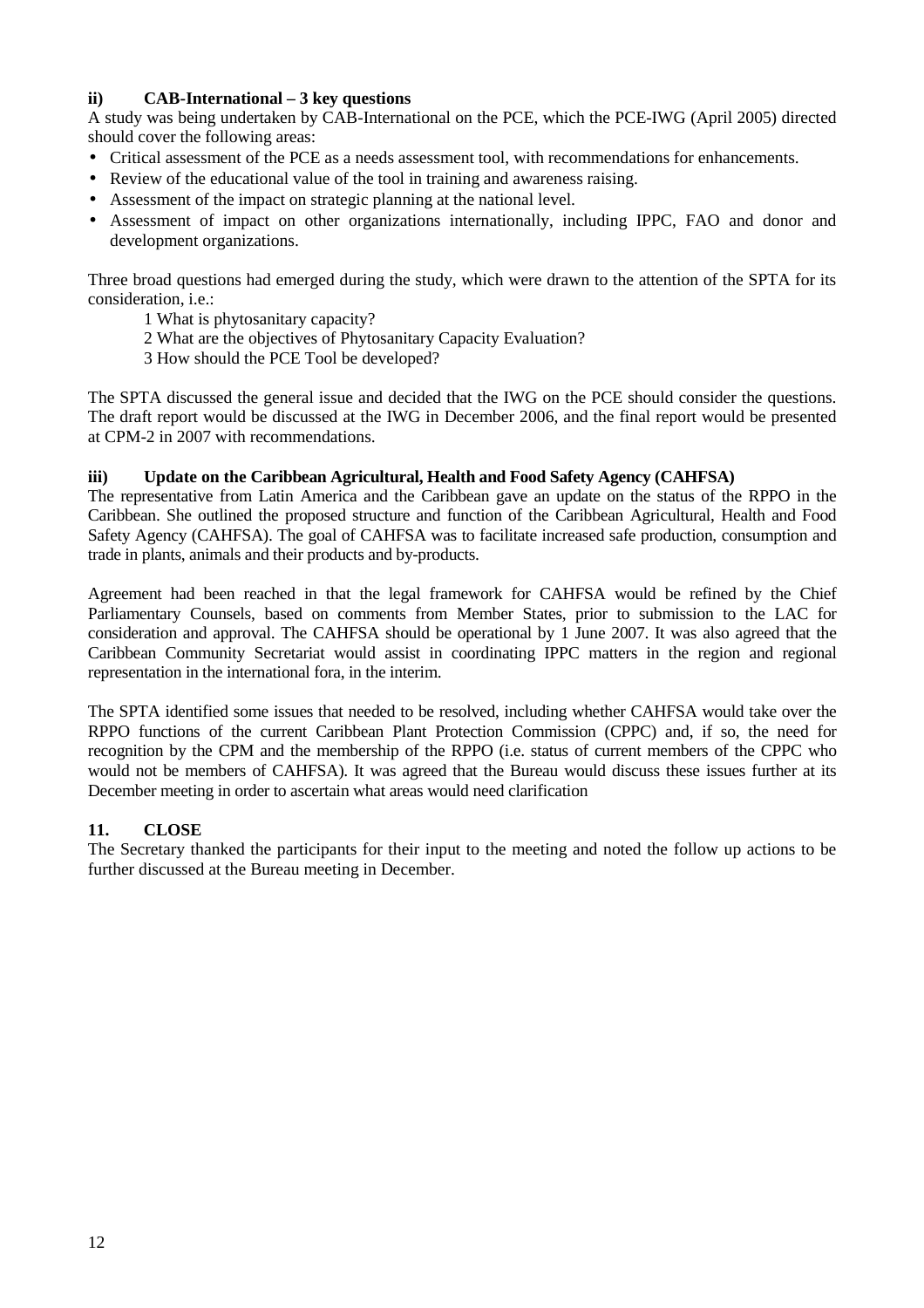### **1. Opening of the meeting**

**2. Adoption of the agenda** Selection of Chair

### **3. Report of the previous meeting**

#### **4. Strategic direction 5: The maintenance of an effective and efficient administrative framework**

- 4.1 Rules of procedure and ToR for the SPTA and Bureau (CPM-1: 106)
	- 4.1.1 Revision of Rule II.1 of the Rules of Procedure of the CPM (CPM-1:
	- 4.1.2 Draft terms of reference for the Bureau of the CPM
	- 4.1.3 Draft terms of reference for the working group on Strategic, Procedural, and Technical Advice (SPTA)
- 4.2 Business Planning
	- 4.2.1 Update of the 2006 budget (FAO Regular Programme and Trust Funds)
	- 4.2.2 Revised Business/Strategic plan (CPM-1: 132,137)
	- 4.2.3 Proposed update of the strategic plan in relation to technical assistance (CPM-1: 134)
	- 4.2.4 Draft 2007 operational plan plus associated budget (Appendix to the Business Plan) To be handled in conjunction with 4.2.5
	- 4.2.5 Prioritization of activities for 2007 (based on budget)
	- [4.2.6 Submissions on IPPC fee system (by SPTA members) (CPM-1: 125.2) Move to 4.3]
	- 4.2.7 Staff requirements and mechanisms for staffing the IPPC Secretariat (incl. RPP Officers)

### 4.3 Funding of IPPC

- 4.3.1 Update on other organisations (ISTA, OIE) CPM-1:125.4
- 4.2.6 Submissions on IPPC fee system (by SPTA members) (CPM-1: 125.2)
- 4.3.2 Discussion for CPM-2 paper (Joined by FAO Legal Service)
- 4.4 IPPC/CPM activities
	- 4.4.1 Role of non-contracting parties in IPPC activities
	- 4.4.2 Development of criteria for the selection of recipients of financial assistance to attend IPPC meetings (Rule XI of the ROPs of CPM)
	- 4.4.3 Guidance for FAO regions on regional procedures for selecting CPM subsidiary body members
	- 4.4.4 Development of statement of commitment and declaration of interests for subsidiary and adhoc bodies
	- 4.4.5 Revision of CPM ROP Rule VII on observers, to allow contracting parties to send observers to meetings of subsidiary bodies
- 4.5 Recognition of Pest Free Areas
	- 4.5.1 Update of the IPPC survey
	- 4.5.2 Discussion on the general direction (incl. WTO SPS Committee activities)
- 4.6 Cooperation with other organisations (Moved to 9.1)
- 4.7 IPPC evaluation
	- 4.7.1 Update from the IPPC Evaluation team

### **5. Strategic Direction 1: The development and adoption of International Standards for Phytosanitary Measures (ISPMs) and the monitoring of their implementation**

- 5.1 General update on 2006 activities
- 5.2 Update of Annex 1 of the ROPs of the CPM on development and adoption of international standards, and review of links with other procedures
- 5.3 Topics for the IPPC standard setting work programme

## **6. Strategic Direction 2: Information exchange**

- 6.1 General update on 2006 activities
- 6.2 Proposed work programme for 2007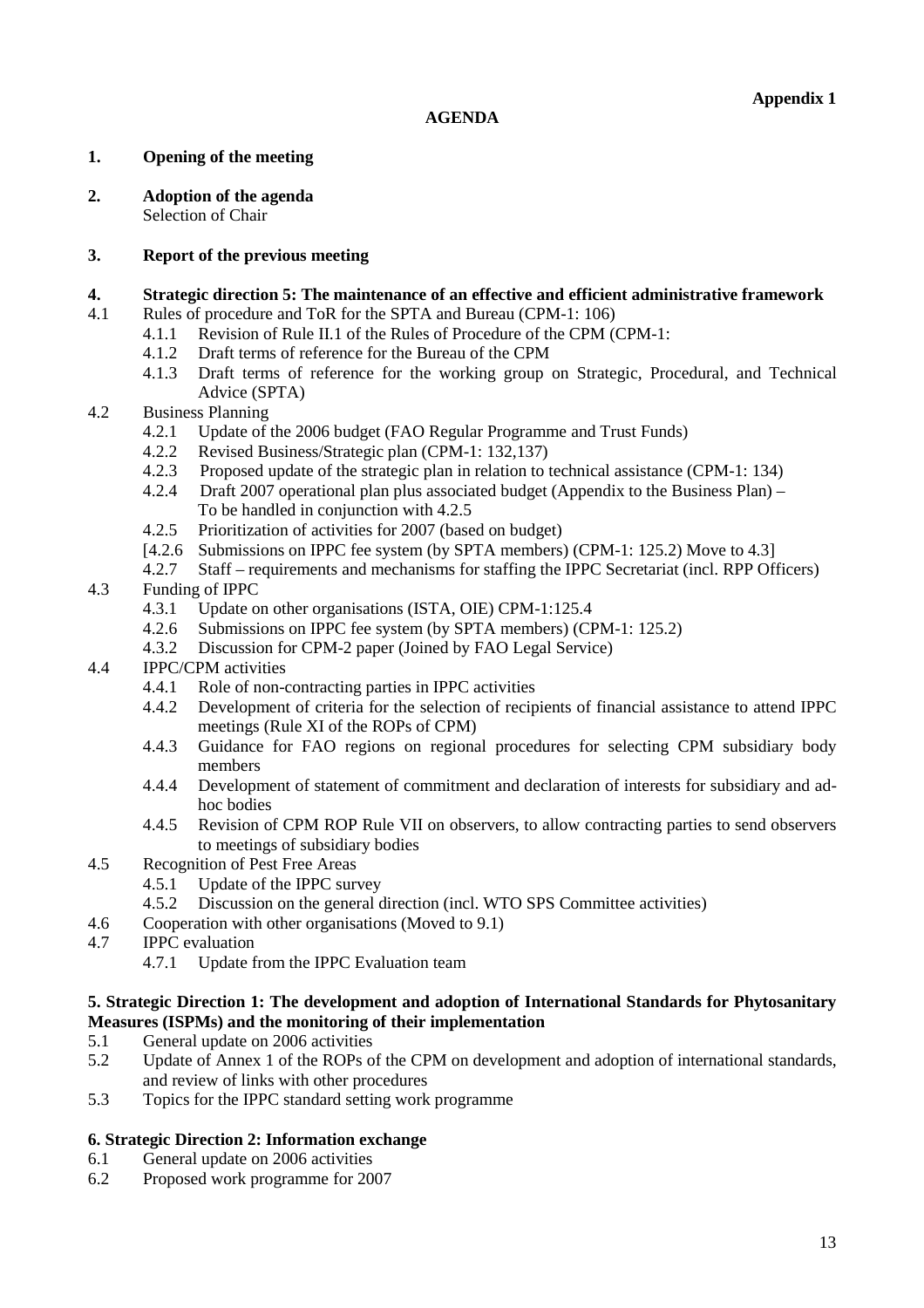## **7. Strategic Direction 3: The provision of dispute settlement mechanisms**

- 7.1 General update on 2006 activities
- 7.2 Revision of the terms of reference and rules of procedure of the SBDS with regard to languages [CPM-1: 22.2]
- 7.3 Compliance

### **8. Strategic Direction 4: The development of the phytosanitary capacity of Members to implement the IPPC by promoting the provision of technical assistance**

- 8.1 General update on 2006 activities
- 8.2 Proposed Update of the Strategic Plan in relation to Technical Assistance (CPM-1:134)

### **9. Strategic Direction 6: Promotion of the IPPC and cooperation with relevant international organizations**

- 9.1 General update on 2006 activities
	- Cooperation with other organisations
	- WTO SPS Committee, ISTA, CBD, Montreal protocol
	- Others/ongoing activities (resources)
- 9.2 Informal working group on liaison with research and education institutes

### **10. Other business**

- i) International Standards related to invasive alien species
- ii) CAB-International 3 key questions
- iii) Update on the Caribbean Agricultural, Health and Food Safety Agency (CAHFSA)

## **11. Close**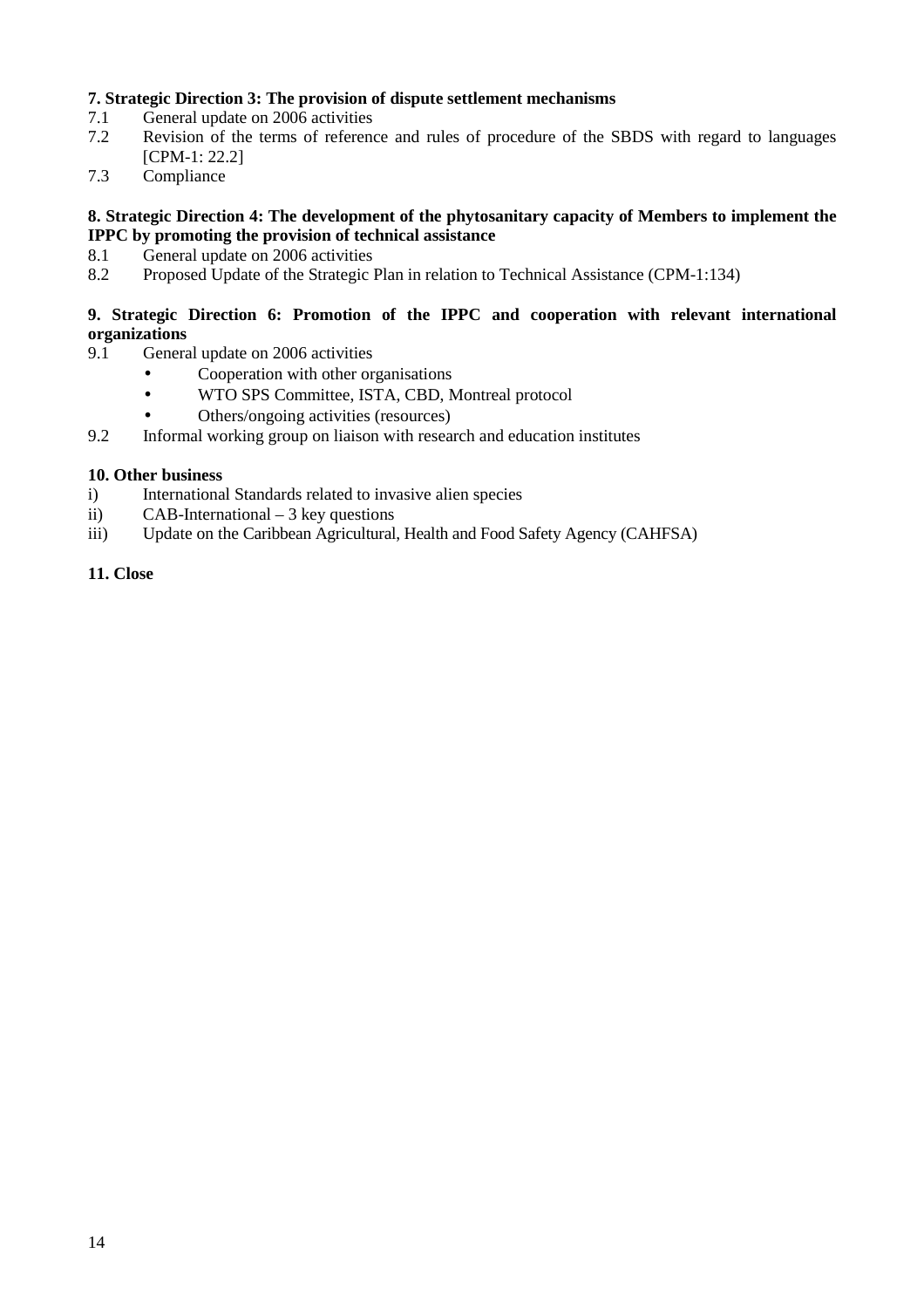# **LIST OF PARTICIPANTS**

| <b>SPTA MEMBERS</b>                                   |                                                        |  |
|-------------------------------------------------------|--------------------------------------------------------|--|
| <b>CPM VICE-CHAIR</b>                                 | <b>CPM VICE-CHAIR</b>                                  |  |
| Ms Reinouw BAST-TJEERDE                               | Mr Ralf LOPIAN                                         |  |
| Manager                                               | Senior Advisor, International Affairs                  |  |
| <b>International Plant Protection Issues</b>          | Food and Health Department                             |  |
| <b>Canadian Food Inspection Agency</b>                | Ministry of Agriculture and Forestry                   |  |
| 59 Camelot Drive                                      | P.O. Box 30 (Mariankatu 23)                            |  |
| Ottawa, Ontario K1A 0Y9                               | 00023 Helsinki                                         |  |
| <b>CANADA</b>                                         | <b>FINLAND</b>                                         |  |
| Tel: (+1) 613 221 4344                                | Tel: (+358) 9 1605 2449                                |  |
| Fax: $(+1)$ 613 228 6602                              | Fax: (+358) 9 1605 2443                                |  |
| E-mail: rbast@inspection.gc.ca                        | E-mail: ralf.lopian@mmm.fi                             |  |
| <b>ASIA</b>                                           | <b>EUROPE</b>                                          |  |
| Mr Larry LACSON                                       | Mr Göran KROEKER                                       |  |
| <b>Agricultural Centre Chief</b>                      | Chief Phytosanitary Officer                            |  |
| Plant Quarantine Service - OSEDC                      | Swedish Board of Agriculture                           |  |
| <b>Bureau of Plant Industry</b>                       | Dragarbrunnsgatan 35                                   |  |
| Department of Agriculture                             | SE 753 20 Uppsala                                      |  |
| 692 San Andres Street, Malate                         | <b>SWEDEN</b>                                          |  |
| Manila                                                | Tel: (+46) 36 155 913                                  |  |
| <b>PHILIPPINES</b>                                    | Fax: (+46) 36 122 522                                  |  |
| Tel: (+63) 2 523 9132 / 831 1812                      | E-mail: goran.kroeker@sjv.se                           |  |
| Fax: $(+63)$ 2 521 7650                               |                                                        |  |
| E-mail: lacsonlr@yahoo.com                            |                                                        |  |
| <b>LATIN AMERICA AND THE CARIBBEAN</b>                | <b>NEAR EAST</b>                                       |  |
| Ms Lilory MCCOMIE                                     | Mr Charles ZARZOUR                                     |  |
| Deputy Director, Research Crops                       | Chef                                                   |  |
| Ministry of Agriculture, Land and Marine Resources    | Département de l'importation et l'exportation agricole |  |
| <b>Research Division</b>                              | Ministère de l'agriculture                             |  |
| <b>Central Experiment Station</b>                     | Beyrouth                                               |  |
| Arima                                                 | <b>LEBANON</b>                                         |  |
| TRINIDAD AND TOBAGO                                   | Tel: (+961) 366 6676                                   |  |
| Tel: (+1) 868 642 6008 / 646 4334-7                   | Fax: (+961) 184 9635                                   |  |
| Fax: (+1) 868 646 1646                                | E-mail: chzr@vitesseracing.com                         |  |
| E-mail: lilory@tstt.net.tt                            |                                                        |  |
| <b>NORTH AMERICA</b>                                  | <b>SOUTHWEST PACIFIC</b>                               |  |
| Mr Richard DUNKLE                                     | Mr Kirifi POUONO                                       |  |
| Deputy Administrator, Plant Protection and Quarantine | Head of Quarantine Division                            |  |
| U.S. Department of Agriculture                        | Ministry of Agriculture and Fisheries                  |  |
| Animal and Plant Health Inspection Service            | PO Box 1874                                            |  |
| 4700 River Road                                       | Apia                                                   |  |
| Riverdale, MD 20737                                   | <b>SAMOA</b>                                           |  |
| <b>UNITED STATES</b>                                  | Tel: +685 20103                                        |  |
| Tel: (+1) 202 720 5601                                | Fax: +685 20103                                        |  |
| Fax: $(+1)$ 202 690 0472                              | E-mail: kpouono@lesamoa.net; maffm@lesamoa.net         |  |
| E-mail: Richard.L.Dunkle@aphis.usda.gov               |                                                        |  |

| <b>SPTA MEMBERS - UNABLE TO ATTEND</b>  |                                                             |  |
|-----------------------------------------|-------------------------------------------------------------|--|
| <b>CPM CHAIR</b>                        | <b>AFRICA</b>                                               |  |
| Mr Chagema KEDERA                       | Mr Edward Jack-Vesper SUGLO                                 |  |
| <b>Managing Director</b>                | Director                                                    |  |
| Kenya Plant Health Inspectorate Service | <b>Plant Protection and Regulatory Services Directorate</b> |  |
| Ministry of Agriculture                 | Ministry of Food and Agriculture                            |  |
| PO Box 49592                            | P.O. Box M 37, Pokuase                                      |  |
| Nairobi                                 | Accra                                                       |  |
| <b>KENYA</b>                            | <b>GHANA</b>                                                |  |
| Tel: (+254) 20 884 545 / 882 340        | Tel: (+233) 244 388 275                                     |  |
| Fax: $(+245)$ 20 882 265                | Fax: (+233) 21 668 248                                      |  |
| E-mail: director@kephis.org             | E-mail: icpacc@ghana.com; jackvesper@yahoo.com              |  |